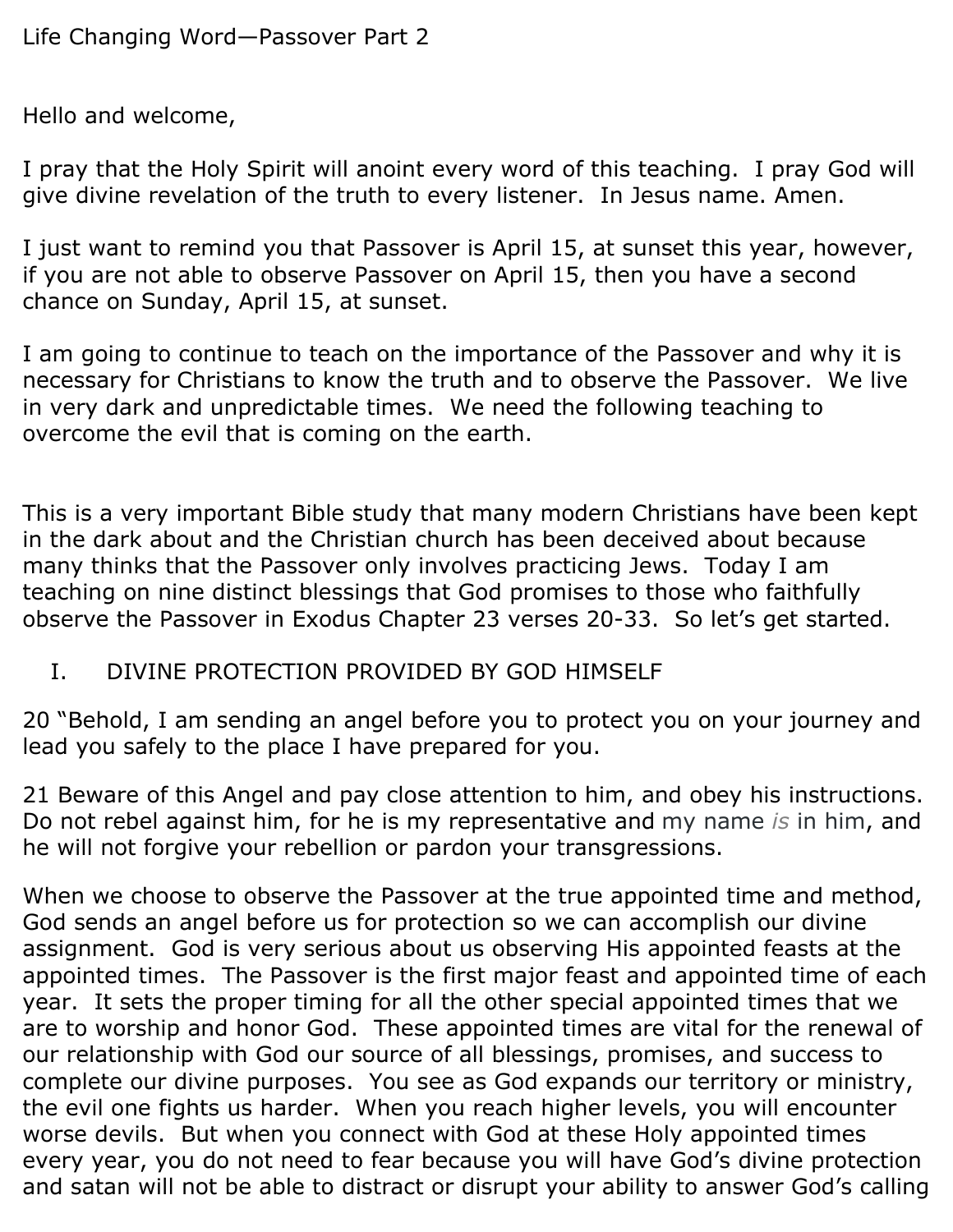on your life.

In addition, these appointed times are a foreshadowing and revelation of God's prophetic timetable of how and when Jesus will return and establish His Kingdom on earth.

So who is this angel? This Angel must have been the Lord himself. These verses tell us that God's Name or the Lord's nature was in Him. Therefore, the Son of God, must have been the Angel sent to lead and protect them on their journey. God also warns the people to obey this Angel and not to grieve His Holy presence. God cautioned them that there would be serious consequences for rebellion.

II. Protection from the enemies opposing our divine purpose

22 But if you are careful to obey him, following all my instructions, then I will be an enemy to your enemies, and I will oppose those who oppose you.

23 For my angel will go before you and bring you into the land of the Amorites, Hittites, Perizzites, Canaanites, Hivites, and Jebusites, so you may live there. And I will destroy them completely.

This verse seems similar to the previous blessing of "divine protection," however, it has a unique difference. This verse teaches us that we become transformed through observing God's laws and feasts, like the Passover. By obeying and following all of the Angel's or the Lord's instructions we align our position and our hearts and our purpose with God's divine plan. When we are walking uprightly then satan has no legal right to accuse us of sin and disobedience. Consequently, we are in a position to be shielded from our enemies and we activate God's power and promise of protection.

III. Receive Divine Authority

24 Thou shalt not bow down to the gods of these nations, nor serve them in any way or imitate their evil practices. You must utterly destroy them, and break down their idols and images of false gods and smash their sacred places.

In this verse, God is giving us a divine instruction to not worship false gods and to destroy any idols or images or sacred places erected to false gods. When God sees our willingness to obey his instructions, God gives us greater authority over satan's strongholds of influence and we are empowered to eliminate them from our family and our nation.

IV. Wealth and Health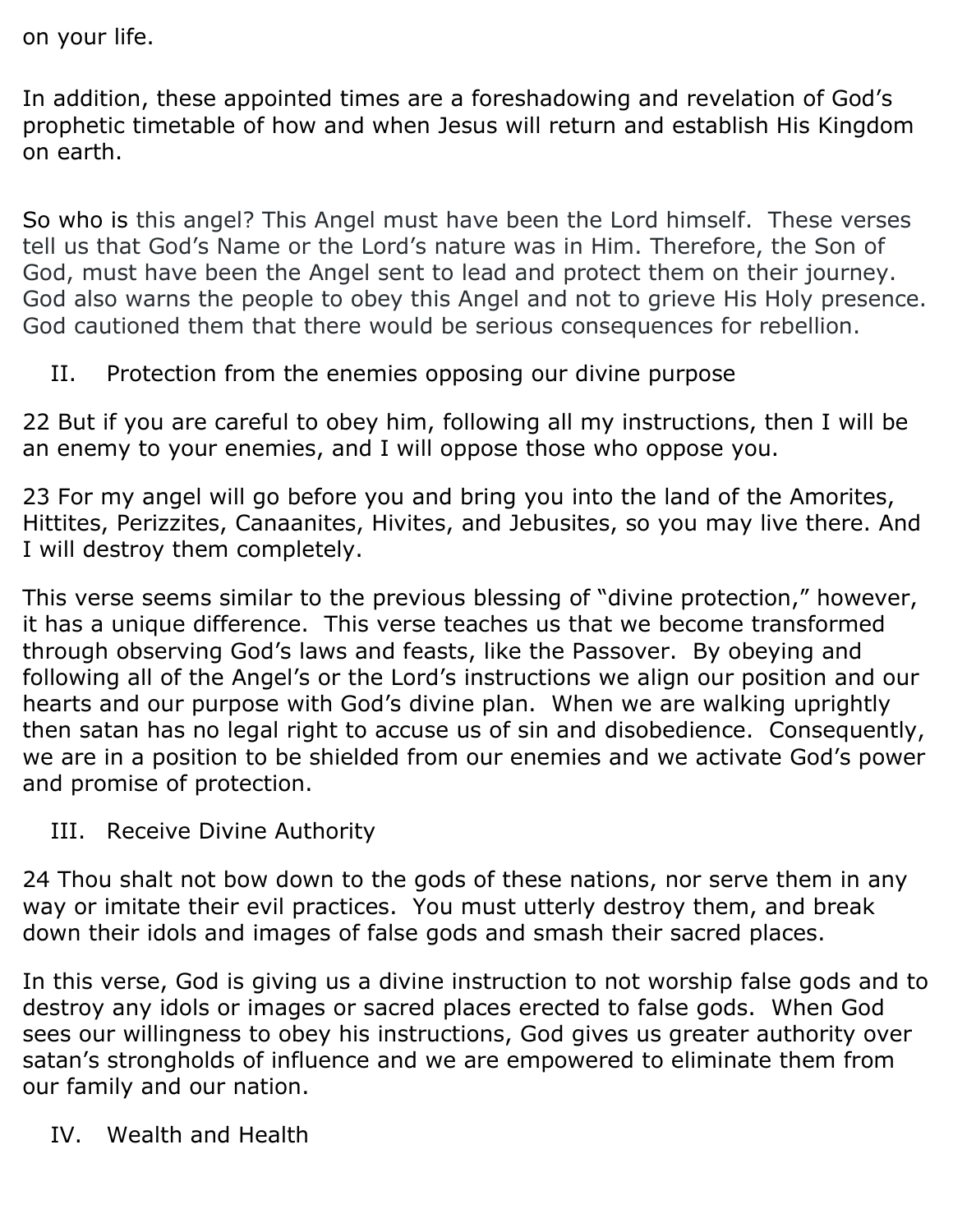25 "You must serve only the Lord your God. If you do, I will bless you with food and water, and I will protect you from illness.

This blessing of the Passover promises supernatural abundance and divine health. It is very difficult to accomplish the assignment that God gives us if we are not healthy or we lack adequate resources. Also, God wants non-believers to see an obvious difference between the way Christians live and the way the sinners live. Christians are blessed so that we can be a blessing to a lost and dying world.

V. Protection for Fruitfulness and Long Life

26 There will be no miscarriages or infertility or barrenness in your land, and I will give you long, full lives and I will fulfill the number of your days.

This blessing promises to protect the fruitfulness of our womb and the ability to reproduce and multiply our offspring and also the productivity of our land. In addition, it promises to satisfy us with a long, full life to accomplish all the purposes of God for our life and to leave a legacy and inheritance.

VI. Our enemies will fear and respect us

27 "I will send my terror and fear ahead of you and I will cause confusion and create panic among all the people whose lands you invade. I will make all your enemies turn and run away from you.

In this verse God promises to make our enemies fear our power and authority and our relationship with God. When we are living in a hostile land or enemy territory God will provide protection from the distraction of constant attacks. God will cause our enemies to understand that they will pay a high price to disturb us. God will make it cost the enemy too much to want to attack one of His children.

VII. Relief from the Threat of Enemies

28 I will send hornets and terror ahead of you to drive out the Hivites, Canaanites, and Hittites.

If you live in worry and anxiety you will be too worn out to complete your divine assignment from God. God promises to send his warrior angels to drive out the enemy and to do spiritual warfare on our behalf. Refuse to be held hostage by fear and receive this blessing of Passover.

VIII. Relief, Restoration, Resources

29 But I will not drive them out in a single year, because the land would become desolate and the wild animals would multiply and threaten you.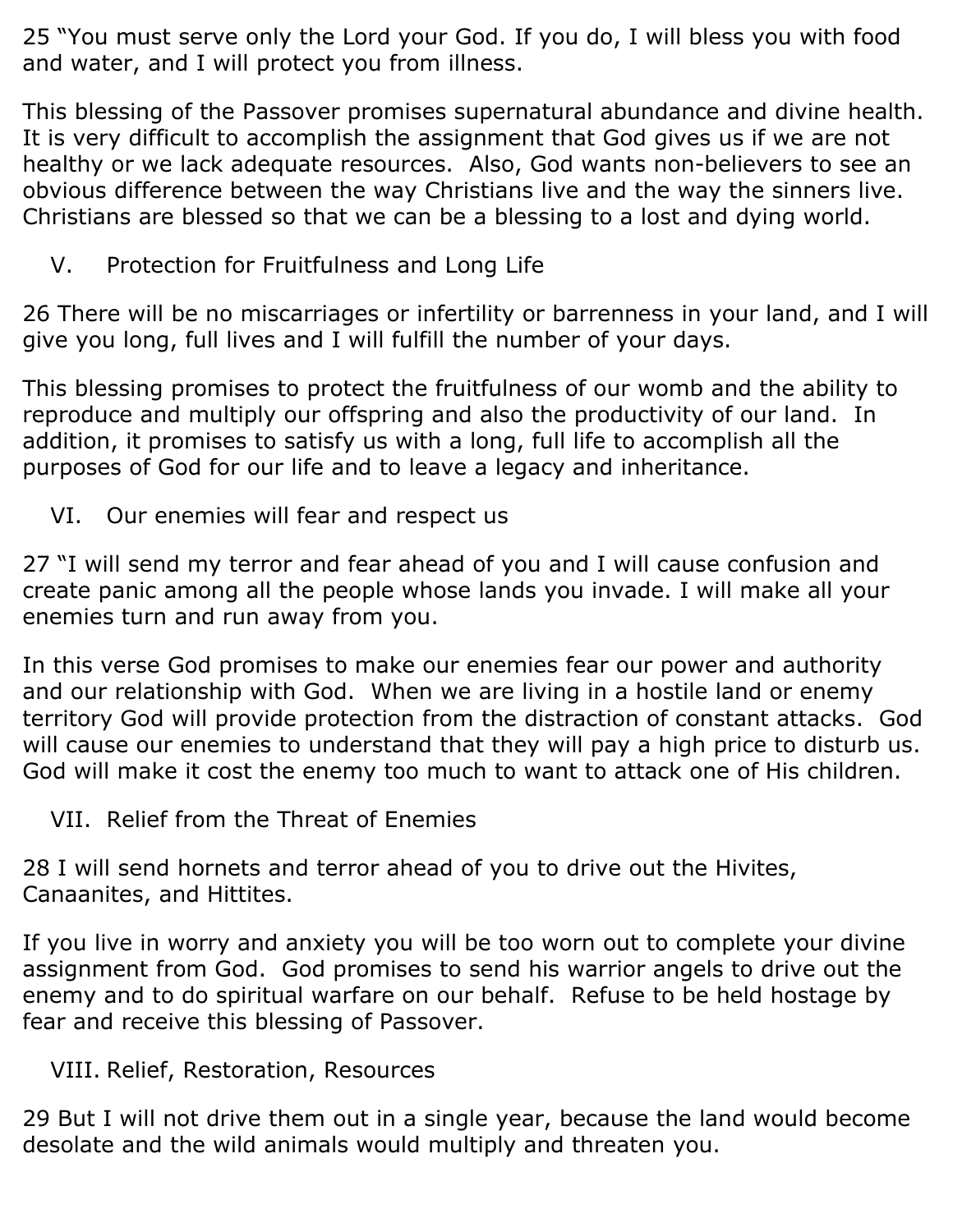30 I will drive them out a little at a time until your population has increased enough to take possession of the land.

31 And I will fix your boundaries from the Red Sea to the Mediterranean Sea,\* and from the eastern wilderness to the Euphrates River. I will hand over to you the people now living in the land, and you will drive them out ahead of you.

This blessing of the Passover removes the enemy's power and provides us with relief. God drives out our enemies so that we can increase AND inherit the land! God will also require full restitution from the enemy of anything that was previously stolen. God can turn what the enemy meant for evil and make it something good for us. God can reverse the enemy's curse. Here God blesses us with all the resources we will need to answer the demands of a higher call on our lives.

XI. Freedom from Compromise and Corrupt Agreements

32 "Make no treaties with them or their gods.

33 They must not live in your land, or they will cause you to sin against me. If you serve their gods, you will be caught in the trap and snare of idolatry."

In these verses, God is warning us not to make agreements, contracts, connections, or even relationships with non-believers. Do not be deceived. One of satan's strongest weapons is making us believe that we need to compromise and fraternize with the enemy or sinners. God is actually stating that He has a NO Tolerance Policy when it comes to Christians making ungodly alliances. God is able to bless us and we don't need to compromise. Do not make deals with the devil!

While change can be intimidating, at our Father's Passover Table He prepares our hearts and minds for whatever is to come. So, while the world grows darker and unsettling, by fixing our eyes on God as we receive the 9 blessings of Passover we become more than conquerors!

We need God to put the right connections, relationships, and covenants in place for our new season. We need Him to lead us in altering our habits and patterns so we can be set in place for the new season. And by sliding our feet under His Passover table we not only accept the truth that we need our Father's help, but we accept everything that that entails… we accept the 9 blessings of Passover so that we can answer our higher call!

The 9 blessings of Passover that God put in place were purposefully designed; and they are meant to fulfill every need for the coming year, so we can live our best lives…